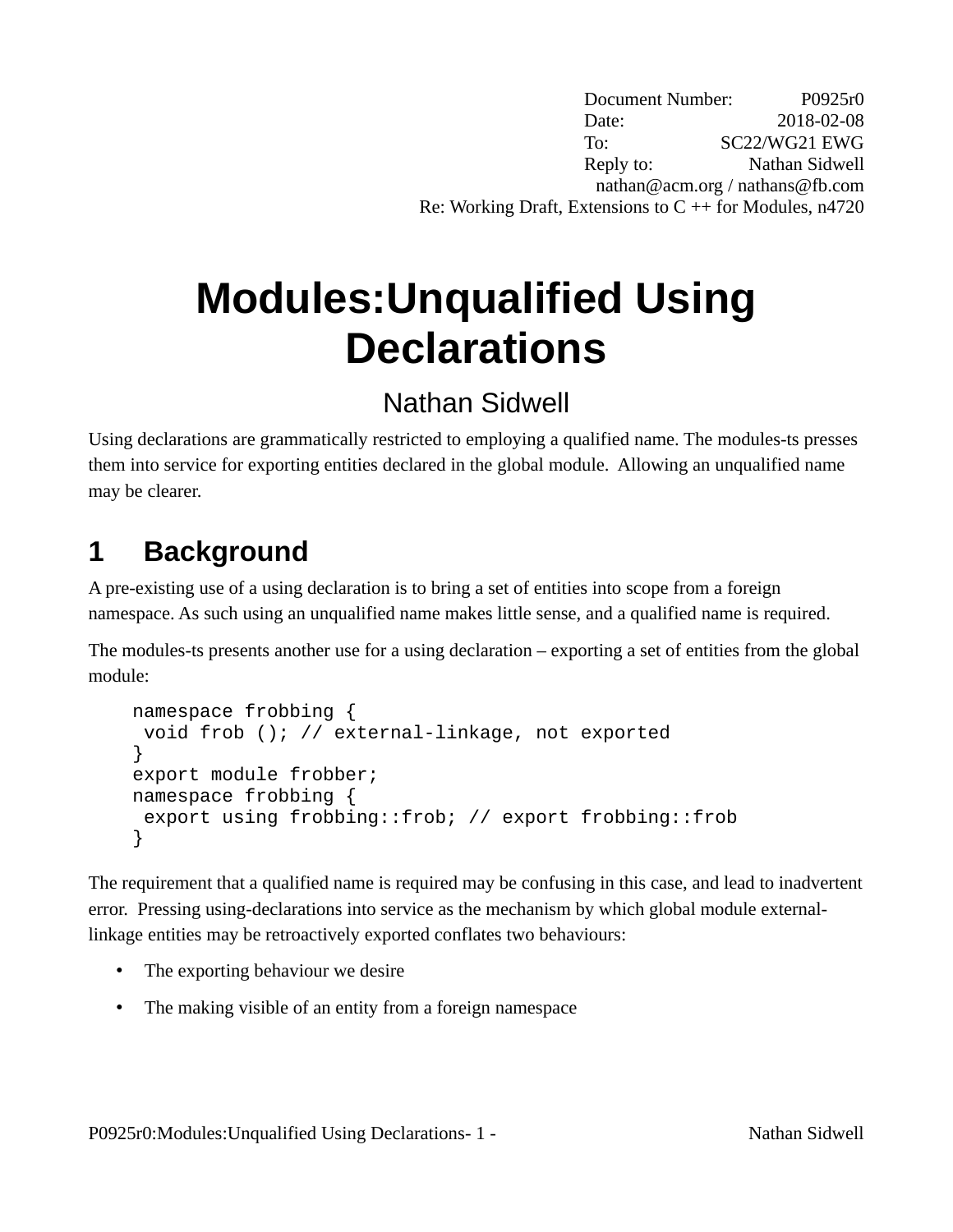#### **1.1 Possible Errors**

That a qualified name is required, permits the exporting declaration to change the namespace in which a global module entity is made reachable:

```
namespace frobbing {
 void frob ();
}
export module frobber;
// neglected to open namespace frobbing
export using frobbing::frob;
// ::frob now available in imports
```
This may well be an unintended change of namespace.

Modifying the example slightly to:

```
namespace frobbing {
 void frob (); // #1
}
export module frobber;
void frob (int); // #2, module linkage
export using frobbing::frob;
// ::frob now available in imports, sees #1
```
Creates a situation where the names found by the using declaration are now exported, but that is not the complete set of bindings for '::frob'. Indeed, it would now be an error to append the following:

export using ::frob;

in the above example, as that would find #2 in the overload set, which is not exportable (it has module linkage).

The programmer would need to examine each 'export using \$namespace::\$name;' to determine whether \$namespace is the current namespace or not.

# **2 Proposal**

The proposal is that an unqualified name could be employed in a *using-declaration*, in at least some circumstances.

Allowing an unqualified name has an interesting corner case when the name is not already bound in the current namespace. The lookup rules are sufficiently different that using plain 'frob', rather than 'current namespace:: frob' could find different sets of entities.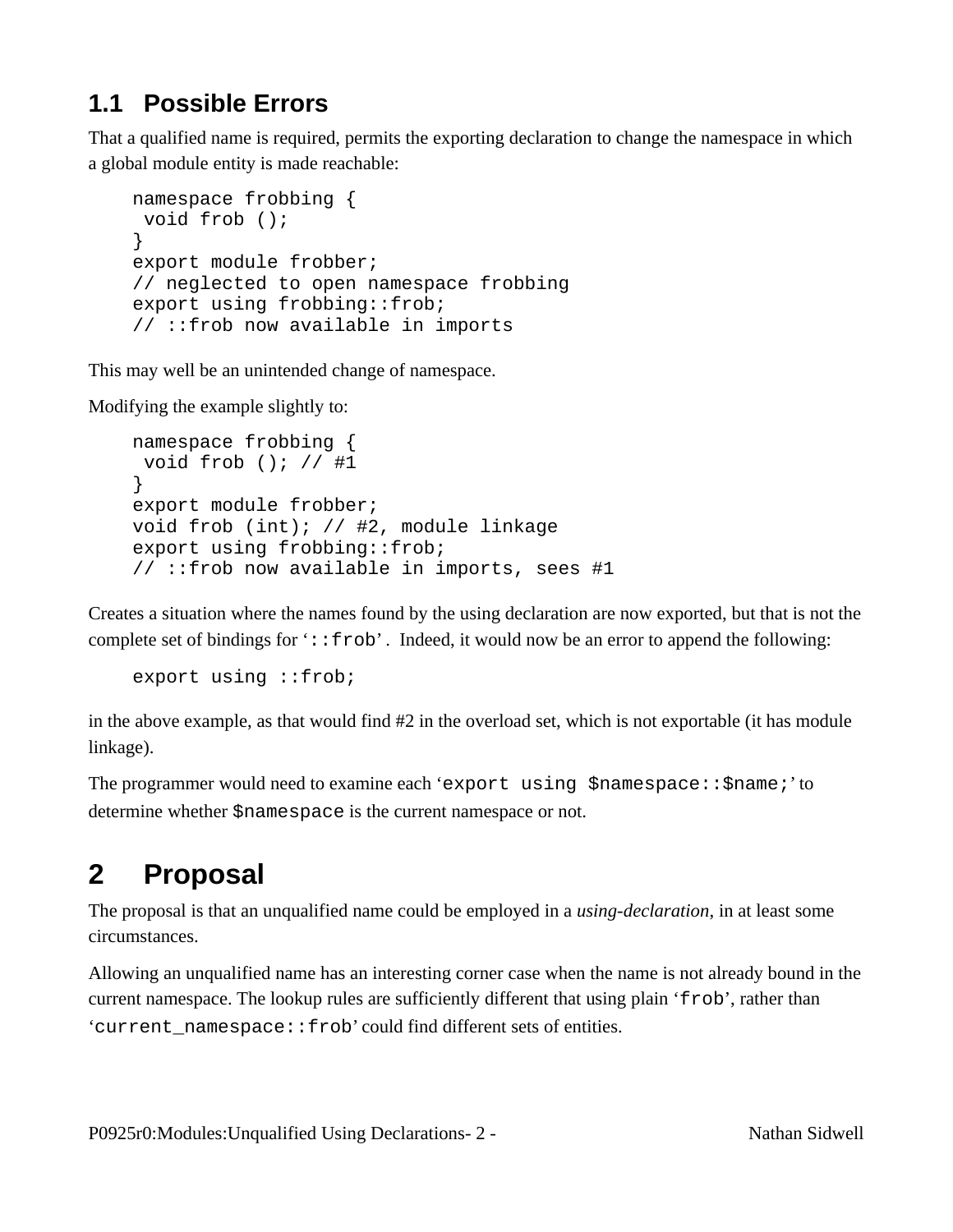Unqualified name lookup proceeds towards '::', until a binding is discovered. Any using directives are followed when the deepest common ancestor namespace of the using directive's source and target namespaces is encountered.

Qualified name lookup follows using directives in the nominated namespace. This search propagates in a wave-front manner, only stopping along a particular path if a binding is found, there is no using directive to follow, or a loop is discovered. This is a flood-fill algorithm.

An example showing the difference is:

```
// qualified name search
namespace bar {
   void frob ();
}
namespace outer {
   namespace frobbing {
     using namespace bar;
   }
   void frob ();
}
export module frobber;
namespace outer::frobbing {
   export using frobbing::frob; // finds bar::frob
}
// unqualified name search
namespace bar {
   void frob ();
}
namespace outer {
   namespace frobbing {
     using namespace bar;
   }
   void frob ();
}
export module frobber;
namespace outer::frobbing {
   export using frob; // would find outer::frob
}
```
That these behave differently is probably going to be confusing. We can avoid this by requiring that when an unqualified name is used, it must find a binding in the current namespace. (Such a binding might contain entities brought in by previous using declarations.)

A well-formed non-exported unqualified using declaration, not in the purview of a module interface unit, would have no effect. In the purview of a module interface, it might make declarations from the global module visible to implementation units.

P0925r0:Modules:Unqualified Using Declarations- 3 - Nathan Sidwell